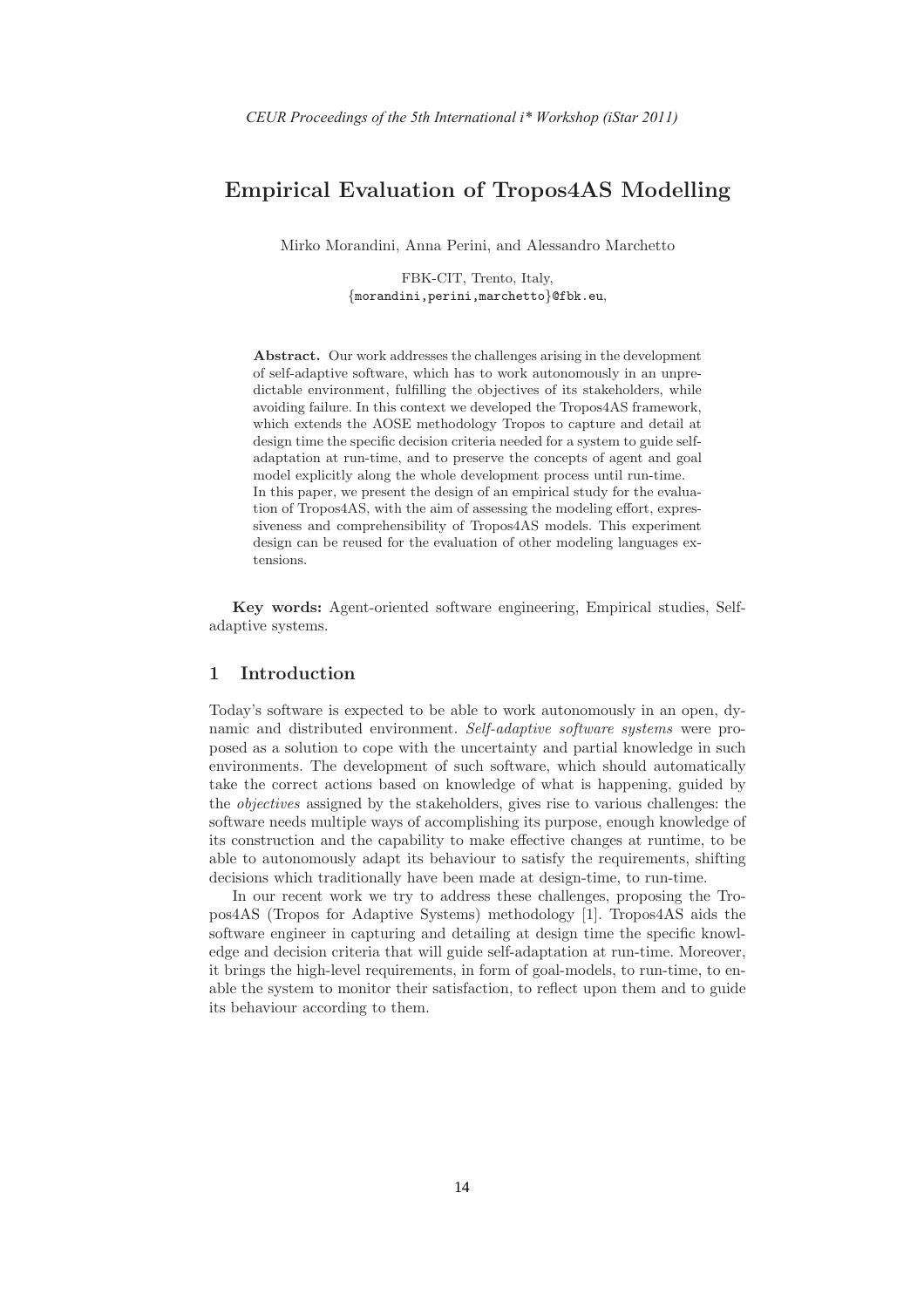Like Tropos4AS, various extensions of the Tropos modelling language and methodology were proposed in the last years, specific for different purposes and various domains. However, only few attempts were made to assess such extensions by means of empirical studies. We present the design of two experiments with subjects, which have the scope to assess the novel extensions of Tropos4AS by comparison with the general methodology Tropos. Applying proper statistical tests, we are able to collect evidence on the effectiveness (modelling effort, model correctness and model comprehensibility) of Tropos4AS models, evaluating the results of modelling tasks, comprehension tasks and supporting questionnaires. The design is general and thus reusable for the evaluation of other specific extensions to general modeling languages.

## 2 Background

The Tropos4AS methodology extends Tropos to provide a process and modelling language that captures at design time the knowledge necessary for a system to deliberate on its goals in a dynamic environment, thus enabling a basic feature of self-adaptation. It integrates the goals of the system with the environment, and gives a development process for the engineering of such systems, that takes into account the modelling of the environment and an explicit modelling of failures. Tropos goal modelling is extended along different lines:

i) Capturing the influence of artifacts in the surroundings of an actor in the system to the actor's goals and their achievement process. This is achieved by modelling an actor's environment and defining *conditions* on the environment artifacts, to guide or guard state transitions in the goal satisfaction process, e.g. achievement conditions, goal creation conditions or failure conditions.

 $ii)$  The definition of goal types (maintain, achieve,...) and additional intergoal relationships (inhibition, sequence), to detail the goal achievement and alternatives selection dynamics.

iii) Modelling possible failures, errors and proper recovery activities, to elicit missing functionalities to make the system more robust, to separate the exceptional from the nominal behaviour of the system, and to create an interface for domain-specific diagnosis techniques.

For the aim of providing an explicit representation of high-level requirements at run-time and lowering the conceptual gaps between the software development phases, we perserve the concepts of agent and goal model explicitly along the whole development process. The detailed Tropos4AS goal models represent the "knowledge level", that is, the rationale behind the execution of specific tasks (i.e. plans). Adopting an implementation architecture which supports goal models, the software can navigate and reason on them and exploit available alternatives satisfy its requirements. A complete translation of requirements concepts to traditional software level notions, such as classes and methods of object-oriented programming, is avoided. This contributes to a smoother transition between the development phases, reducing loss and conceptual mismatch and simplifying the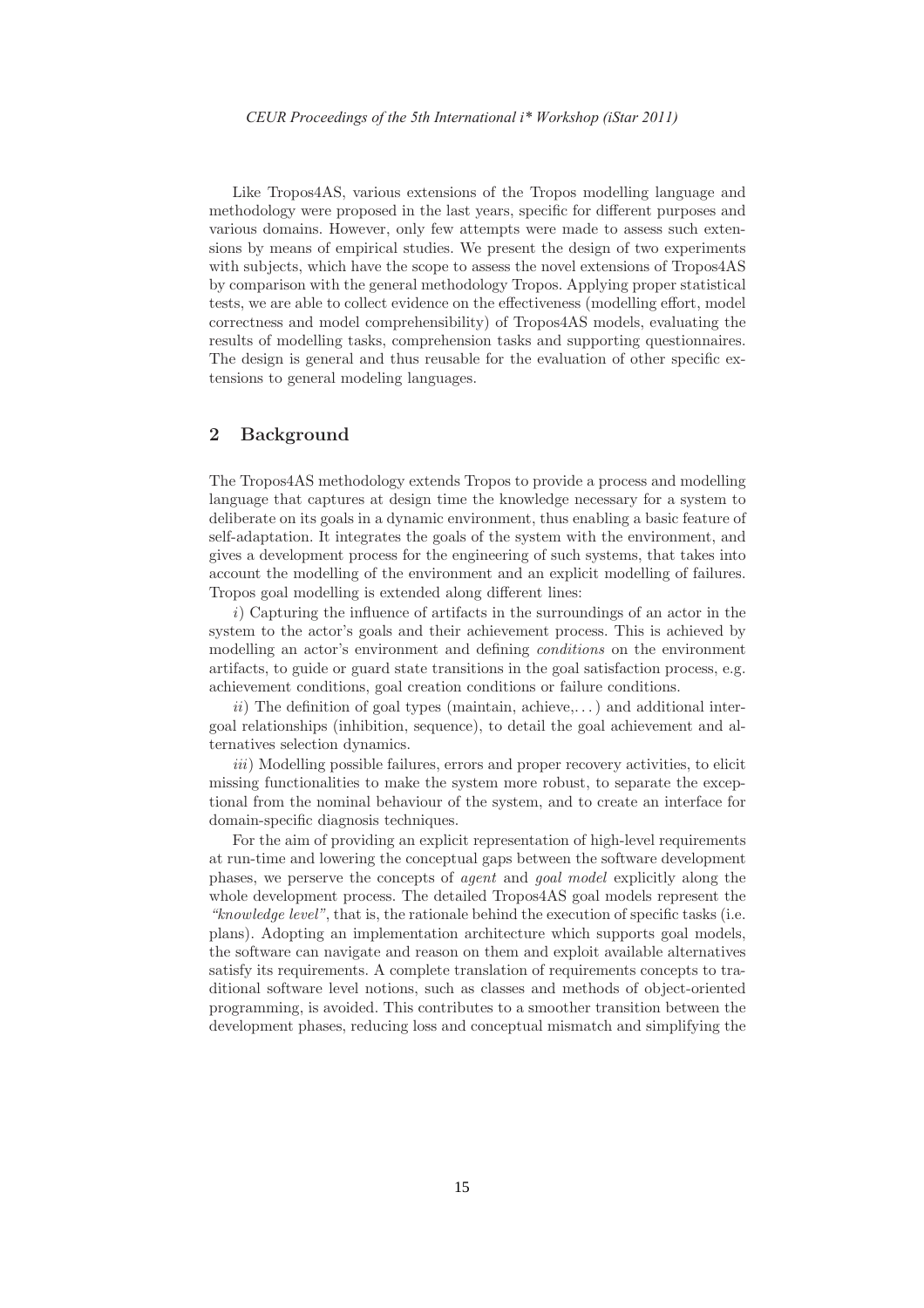tracing of decisions made in requirements analysis and design to the implementation and vice-versa.

A direct mapping from goal models to implementation concepts is defined, relying on agents with a BDI (Belief-Desire-Intention) architecture and a native support for the concepts of agent and goal. With a supporting middleware, an explicit, navigable and monitorable representation of goal models at runtime is realised. Tropos4AS (with the graphical modelling language presented in Figure 1) is detailed in [1], and [2]. Details for the operational semantics attributed to condition evaluation and to the satisfaction of goals in goal models, can be found in [3]. Note that the optimisation of a system's behaviour, by the use of run-time goal model reasoning, learning or knowledge acquisition strategies, is not part of, but would be complementary to Tropos4AS.

Tool support. The  $Taom\&\&\to\infty$  modelling tool (selab.fbk.eu/taom) supports modelling of extended Tropos4AS models and includes a plug-in for an automated code generation ( $t2x$  tool), base on the  $Taom\measuredangle E$  Tropos modelling tool which uses the *Jadex* agent framework as implementation platform.



Fig. 1. Fragment of the Tropos4AS model for a patient monitoring system, one of the objects used in the the comprehension experiment.

### 3 Empirical Evaluation

The evaluation of novel extensions to a development methodology poses various challenges, since they are usually not yet extensively used in practice. Moreover, it is challenging to set up a fair and meaningful comparison for the evaluation of the introduced extensions: An empirical study which consists of a comparison of Tropos4AS with a methodology with a similar scope but with different roots, would inevitably also assess the performance of the whole Tropos language. Therefore, an evaluation limited to the novel extensions, which is our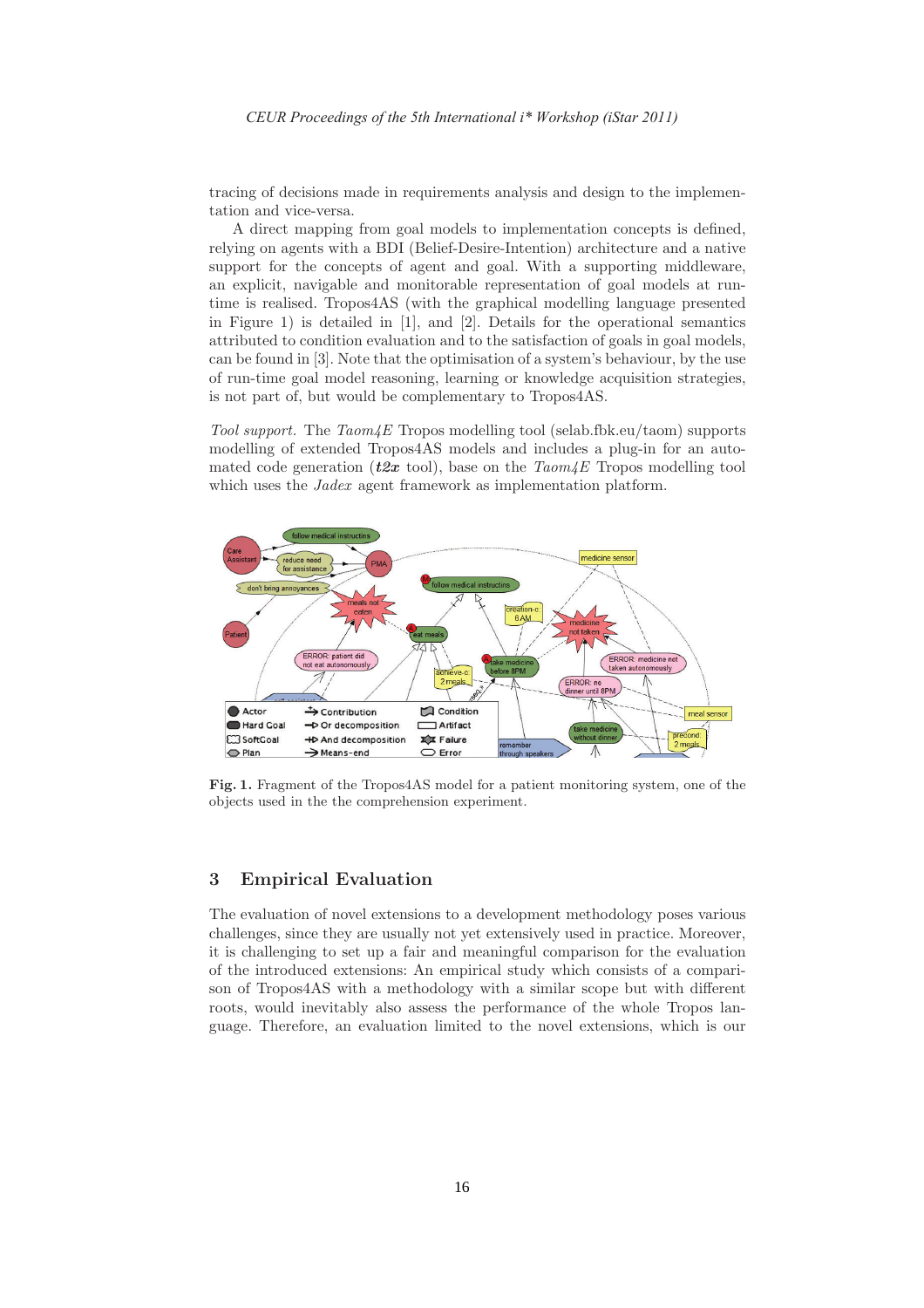scope, would be impossible. Conversely, an empirical study which involves implementation, would require participants that are experienced in the use of the implementation language, and demand a very high time effort. Also, a comparison of the whole modelling process would not be feasible within the given time constraints. Thus, to assess the novelties introduced with Tropos4AS, we propose to perform a controlled experiment with subjects, comparing the Tropos4AS modelling language to the underlying Tropos modelling language<sup>1</sup>, which showed its effectiveness in various studies, e.g. [5].

The evaluation of a modelling language can be characterised by three main aspects: (1) the effort for modelling, (2) the effectiveness for capturing the requirements and (3) the comprehensibility of the obtained models. The study we propose consists of modelling and comprehension tasks performed by a group of subjects, and is divided into two experiments:

- Modelling: we evaluate if Tropos4AS is effective in modelling self-adaptive systems, with an acceptable modelling effort, in comparison to Tropos.
- Comprehension: we evaluate if the Tropos4AS modelling extensions increase the comprehensibility of the requirements of a system.

The design of the experiments follows the guidelines by Wohlin et al. [6] and allows to have a high degree of control over the study, to achieve results with statistical significance. Tropos and Tropos4AS represent the control treatment and the treatment to evaluate. The quality focus of the experiment concerns the capability of the treatments in supporting the analysts in requirements modelling and comprehension. The target *subjects* are researchers and Ph.D. students, while the *objects* of study are requirements specifications (textual and graphical) of two software systems with adaptivity features. It is however important that these systems can be modelled in a satisfactory way with both the general and the domain-specific methodology. We define three research questions (together with the relative null- and alternative hypotheses):

- $RQ1$ : Is the effort of modelling requirements with Tropos4AS significantly higher than the effort of modelling them with Tropos?
- RQ2: Is the effectiveness of Tropos4AS models significantly higher than the effectiveness of Tropos models, for representing requirements of an adaptive system?
- RQ3: Do Tropos4AS models significantly improve the comprehension of the requirements of a self-adaptive system, in comparison to Tropos models?

To investigate on these questions (with the aim of showing if the relative null-hypothesis can be rejected or not), we run a modelling and a comprehension experiment, which both adopt a paired, counterbalanced experiment design based on two laboratory sessions, such that the subject perform the experimental task twice, once with each object and treatment, exploiting all possible combinations. This lets us evaluate the performance of the subjects with both treatments, avoiding learning effects.

We refer to the Tropos modelling language, as defined in [4]. In particular, we focus on Tropos goal diagrams, which are mainly affected by the novel extensions.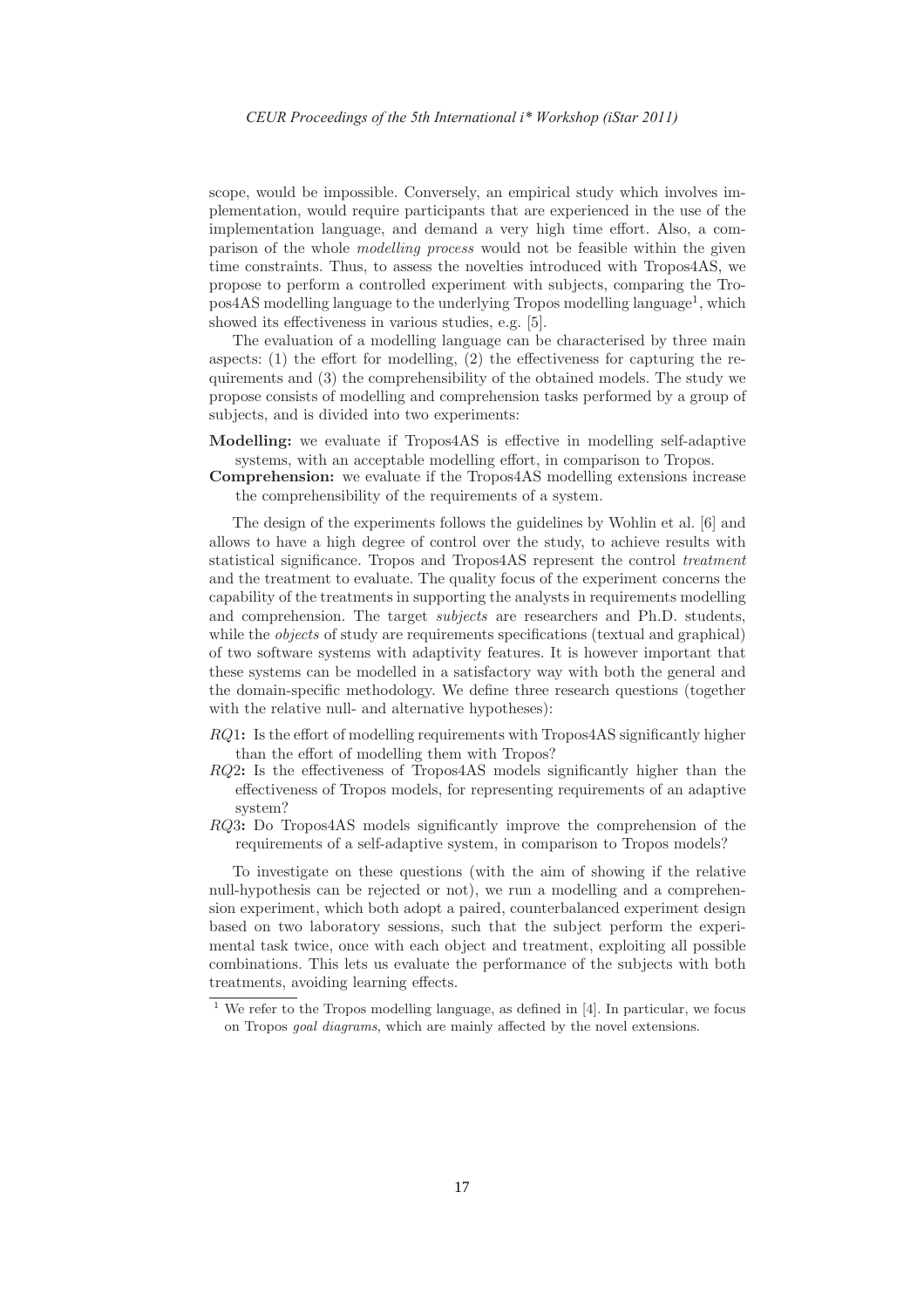Design of the modelling experiment. The modelling experiment covers the research questions RQ1 and RQ2 and consists of:

- 1. a presentation and training session for the subjects, to introduce or refresh notions related to both treatments, and to explain the experiment tasks;
- 2. a pre-questionnaire to capture information about the experience of the subjects and about the clearness of the notations and of the experimental task;
- 3. two supervised laboratory sessions concerning a modelling task to be performed in an open time frame, asking the subjects to model with as much details as possible the textual requirements specifications handed out, with the assigned modelling language;
- 4. post-questionnaires asking about the perceived effort for each treatment and about personal opinions, comparing both treatments.

The research questions include the abstract terms *effectiveness* and *effort*, which have to be detailed in order to characterise these two terms for the scope of the study and to associate them to variables which can be evaluated.  $RQ1$ is decomposed to aspects considering time, perceived effort, and the difficulties encountered while modelling, while the aspects for  $RQ2$  consider the expressiveness of the modelling language as perceived by the subjects and the correctness of the models built. These aspects are evaluated collecting the questionnaire results (on an ordinal  $1...5$  Likert scale, from strongly agree to strongly disagree) and measuring the time spent. Moreover, model correctness is evaluated against an expert-made gold standard model, evaluating the coverage of three predefined software execution scenarios.

Design of the comprehension experiment. The comprehension experiment, covering RQ3 and conducted with the same subjects, consists of:

- 1. two laboratory sessions concerning a comprehension task to be performed in a fixed time, asking the subjects to answer to five comprehension questions on the object assigned, by looking at the Tropos or Tropos4AS models handed out (built by modelling experts) and the respective textual requirements specifications;
- 2. a final questionnaire with questions on the subjective perception of subjects with respect to the experiment and the treatments.

The main dependent variable is the correctness of the subjects' answers to the comprehension questions, measured by comparing the answers given to gold standard answers, in terms of precision and recall.

Statistical evaluation. To determine if the null-hypotheses can be rejected and thus an affirmative answer can be given to the research questions, considering the nature of the variables and the experiment design, we apply a non-parametric, paired Wilcoxon test, adopting a 5% significance level for the obtained p-values (refer to [6] for details). Medians, averages and Cohen.d effect size are applied to analyze trends and to estimate the magnitude of the obtained results. Similar tests are used to evaluate the adequateness of the experimental settings by an analysis of the pre-questionnaires.